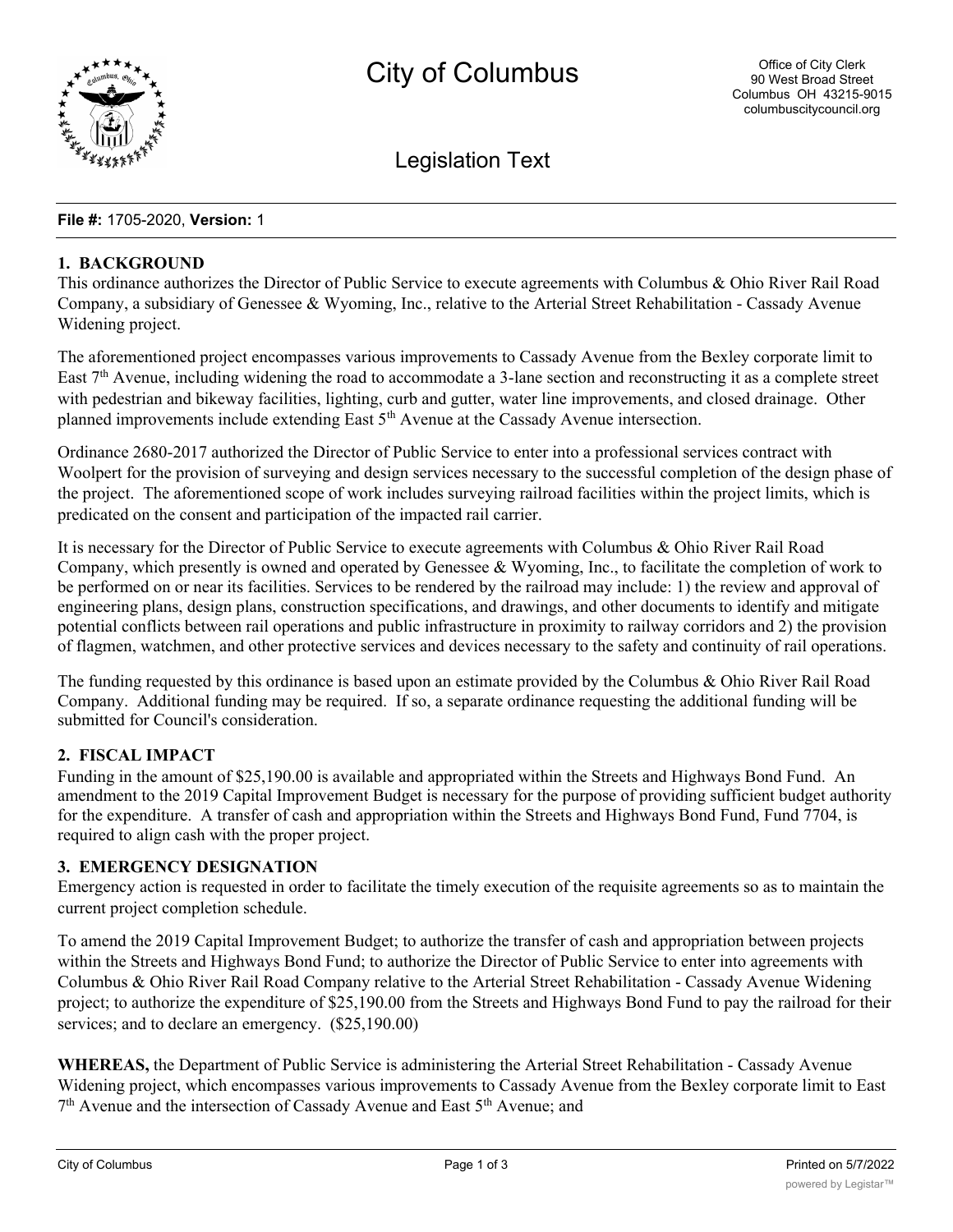## **File #:** 1705-2020, **Version:** 1

**WHEREAS,** Ordinance 2680-2017 authorized the execution of a professional services contract between the Department of Public Service and Woolpert for the provision of surveying and design services necessary to the successful completion of that project; and

**WHEREAS,** the performance of the aforementioned scope of work will require the consent and cooperation of the Columbus & Ohio River Rail Road Company, which operates within the project limits; and

**WHEREAS,** this ordinance authorizes the Director of Public Service to execute agreements with Columbus & Ohio River Rail Road Company, a subsidiary of Genessee & Wyoming, Inc., relative to that effort; and

**WHEREAS,** it is necessary to authorize an amendment to the 2019 Capital Improvements Budget for the purpose of providing sufficient budget authority for the aforementioned project expenditure; and

**WHEREAS,** a transfer of cash and appropriation between projects within the Streets and Highways Bond Fund is required to align cash with the proper project; and

**WHEREAS,** it is necessary to expend funds to pay the Columbus & Ohio River Rail Road Company for work performed in relation to this project; and

**WHEREAS,** an emergency exists in the usual daily operation of the Department of Public Service in that it is immediately necessary to authorize the Director to execute the aforementioned agreements so as to maintain the current project completion schedule, thereby preserving the public health, peace, property, safety, and welfare; **now therefore,**

# **BE IT ORDAINED BY THE COUNCIL OF THE CITY OF COLUMBUS:**

**SECTION 1.** That the 2019 Capital Improvement Budget authorized by Ordinance 1326-2019 be and is hereby amended to provide sufficient budget authority for the expenditure as follows:

## **Fund / Project / Project Name / Current / Change / Amended**

7704 / P440005-100000 / UIRF - Urban Infrastructure Recovery Fund (Voted Carryover) / \$90,794.00 / (\$25,190.00) / \$65,604.00

7704 / P530103-100060 / Arterial Street Rehabilitation - Cassady Avenue Widening (Voted Carryover) / \$1,241,000.00 / \$25,190.00 / \$1,266,190.00

**SECTION 2.** That the transfer of \$25,190.00, or so much thereof as may be needed, is hereby authorized within Fund 7704 (Streets and Highways Bond Fund), from Dept-Div 59-12 (Design and Construction), Project P440005-100000 (UIRF - Urban Infrastructure Recovery Fund), Object Class 06 (Capital Outlay), to Dept-Div 59-12 (Design and Construction), Project P530103-100060 (Arterial Street Rehabilitation - Cassady Avenue Widening), in Object Class 06 (Capital Outlay) per the accounting codes in the attachment to this ordinance.

**SECTION 3.** That the Director of Public Service be and is hereby authorized to execute agreements with Columbus & Ohio River Rail Road Company, a subsidiary of Genessee & Wyoming, Inc., for the purpose of authorizing those entities to review and approve engineering and design plans, construction specifications and drawings, and other documents and to perform work necessary to the completion of the Arterial Street Rehabilitation - Cassady Avenue Widening project.

**SECTION 4.** That the expenditure of \$25,190.00, or so much thereof as may be needed, be and is hereby authorized in Fund 7704 (Streets and Highways Bond Fund), Dept-Div 59-12 (Design and Construction), Project P530103-100060 (Arterial Street Rehabilitation - Cassady Avenue Widening), in Object Class 06 (Capital Outlay) per the accounting codes in the attachment to this ordinance.

**SECTION 5.** That the funds are hereby deemed appropriated and expenditures and transfers authorized to carry out the